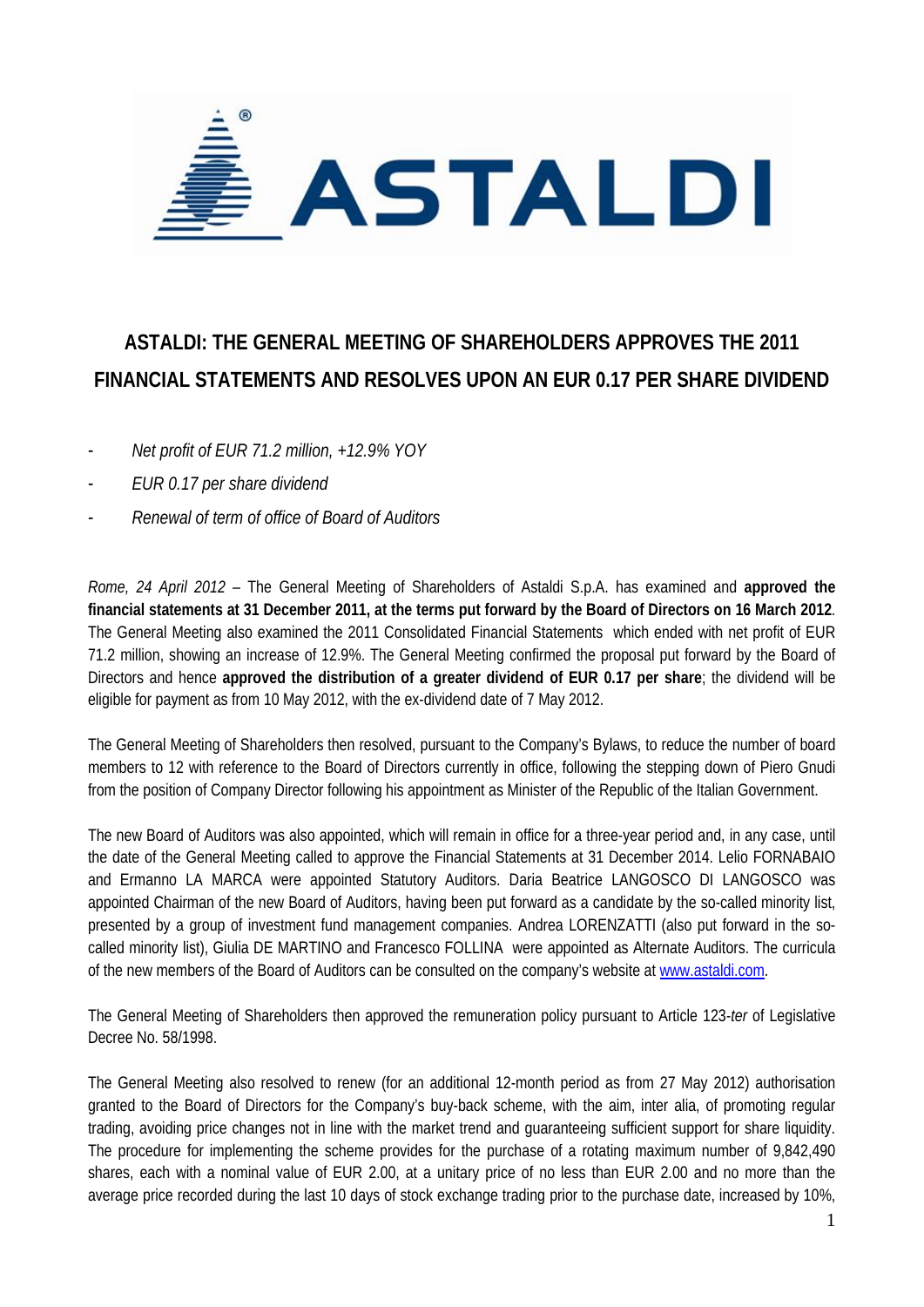with the additional restriction that the total value of shares must not exceed EUR 24,600,000.00 at any time (without prejudice to the limit of distributable profit and available reserves pursuant to Article 2357, subsection one of the Italian Civil Code).

The Extraordinary Meeting of Shareholders of Astaldi S.p.A., also approved some amendments to the Company's Bylaws related to the new law provisions introduced into the Finance Consolidation Act under Law No. 120 of 12 July 2011 concerning gender equilibrium in the composition of the Board of Directors and Board of Auditors (the so-called female quotas).

## **Economic and financial results at 31 December 2011**

In 2011, Astaldi Group achieved **an increase in total revenues to EUR 2.36 billion** (+14.8% YOY, EUR 2.06 billion at 31 December 2010), thanks to the positive trend of activities in Italy and abroad. Significant levels of earning were confirmed: the EBITDA margin stood at 11% and EBIT margin at 8.5%, in relation respectively to EBITDA of EUR 259.4 million (+9.6%, EUR 236.6 million at 31 December 2010) and EBIT of EUR 200.7 million (+11.3%, EUR 180.3 million in 2010). EBT (pre-tax profit) amounted to EUR 125.4 million (+22.4%, EUR 102.5 million at 31 December 2010). **Net profit increased to EUR 71.2 million** (+12.9%, EUR 63.1 million at 31 December 2010), with the net margin holding steady at 3% and a tax rate of 42.6%.

**The order backlog at 31 December 2011 totalled over EUR 10 billion,** thanks to EUR 3.3 billion of net increases related to new projects and contractual changes recorded during the year. EUR 7.3 billion of projects in progress refer to the construction sector and EUR 2.7 billion to concession projects and project finance initiatives.

**Net financial debt, excluding treasury shares, amounted to EUR 479.7 million** at 31 December 2011 (EUR 362.4 million for 2010), after having financed investments totalling EUR 250 million (EUR 202 million for concession projects), with **self-financing generated by the construction sector amounting to EUR 124 million**.

At the end of 2011, the debt/equity ratio – which compares the level of debt and equity, excluding treasury shares –stood at 1.02x. At the same date, the corporate debt/equity ratio, which excludes the share of debt related to concessions insofar as with no recourse or self-liquidating, stood at 0.5x.

The parent company ended 2011 with a YOY increase of 21.8% in total revenues, equal to EUR 2 billion. EBITDA increased up to EUR 255,3 million (+32.3%) and EBIT increased up to EUR 210.4 million (+35.5%). Net profit for the year totalled EUR 62.7 million (+33.6%).

*The Executive appointed to draft corporate accounts, Paolo Citterio, Astaldi's General Manager – Administration and Finance hereby declares, pursuant to subparagraph 2 of Article 154-bis of the Finance Consolidation Act, that the accounting information contained herein tallies with documents, ledgers and account entries.* 

 $000$ 

 $^{\circ}$ 

*ASTALDI GROUP is the leading General Contractor in Italy, working in the design, construction and management of public infrastructures and large-scale civil engineering works. It has been listed on the Italian Stock Exchange since 2002 and holds 93rd position in ENR's 2011 list of Top Global Contractors.* 

*ASTALDI GROUP ended 2011 with an order backlog of over EUR 10 billion, a turnover of EUR 2.4 billion, EBITDA of EUR 259.4 million, EBIT of EUR 200.7 million and net profit of EUR 71.2 million; net financial debt for the year, excluding treasury shares, amounted to EUR 479.7 million* 

*At the current time, it avails itself of the services of over 9,100 employees working in 25 countries worldwide: Italy, Algeria, Chile, Poland, Romania, Turkey, USA and Venezuela are the markets where traditionally active; interesting activities are in progress in Saudi Arabia, Bolivia, Canada, Costa Rica, El Salvador, United Arab Emirates, Honduras, Nicaragua, Oman, Peru, Russia and Qatar.*